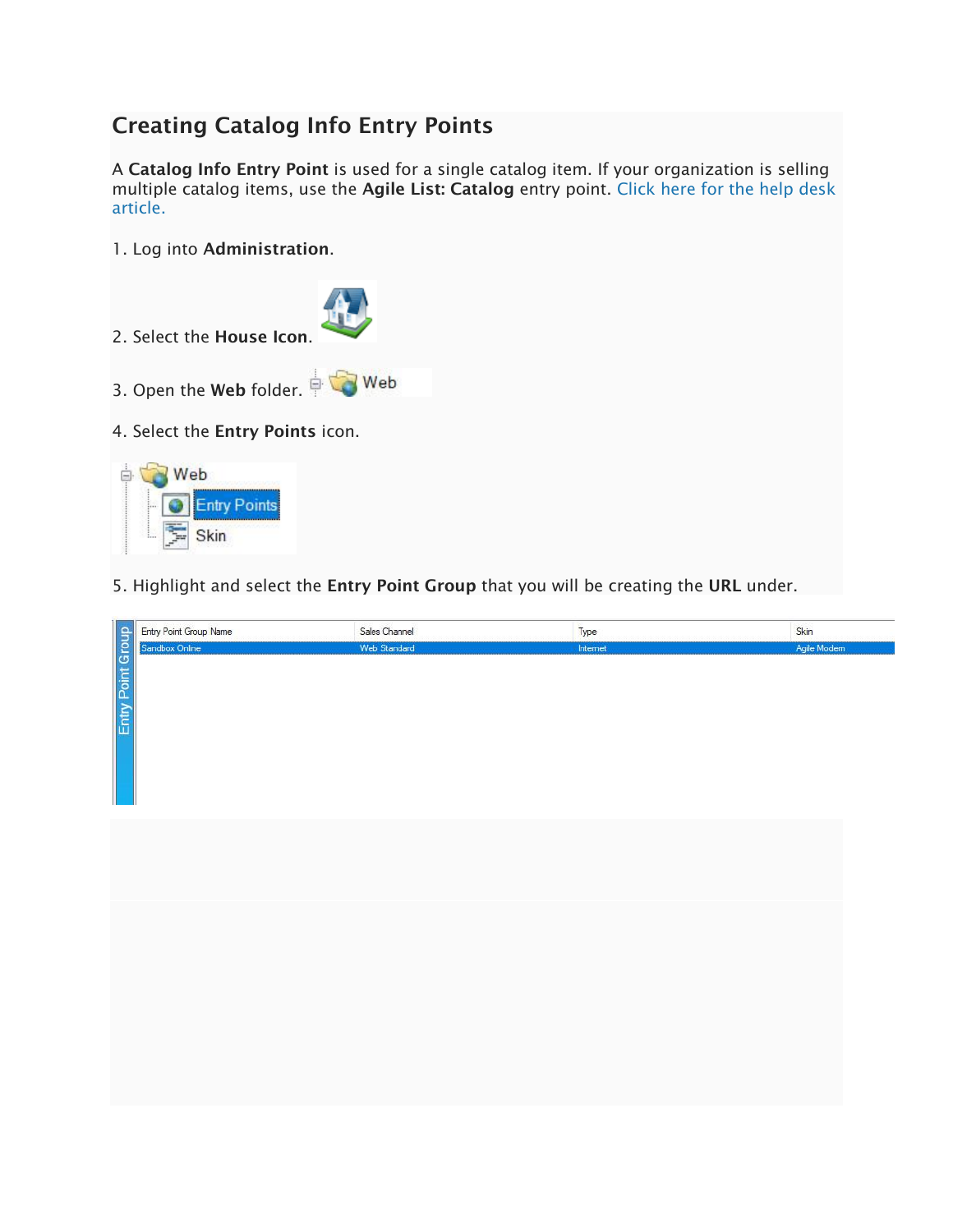

6. In the Entry Point field, right-click, and select New and Catalog Info.

7. Fill out the following areas on the General tab (not all will be applicable to your needs):

| A Entry Point: New      |                                             |                           |                             |  | п                    | $\times$ |
|-------------------------|---------------------------------------------|---------------------------|-----------------------------|--|----------------------|----------|
|                         | <b>Agile Art House Sandbox</b>              |                           |                             |  |                      |          |
| General Catalog Notes   |                                             |                           |                             |  |                      |          |
| Link Type: Catalog Info |                                             |                           |                             |  |                      |          |
| Name                    |                                             |                           | $\sqrt{}$ Enabled           |  |                      |          |
| Display Group           |                                             | $\checkmark$<br>$\ddotsc$ | Include In Navigation Links |  |                      |          |
| Passcode                |                                             |                           |                             |  |                      |          |
| <b>Display Sequence</b> | $\frac{\bullet}{\bullet}$<br>$\overline{0}$ |                           |                             |  |                      |          |
|                         |                                             |                           |                             |  |                      |          |
| URL                     |                                             |                           |                             |  | Copy to<br>Clipboard |          |

• Name the URL (remember this will show up in your navigation menu. Keep it simple).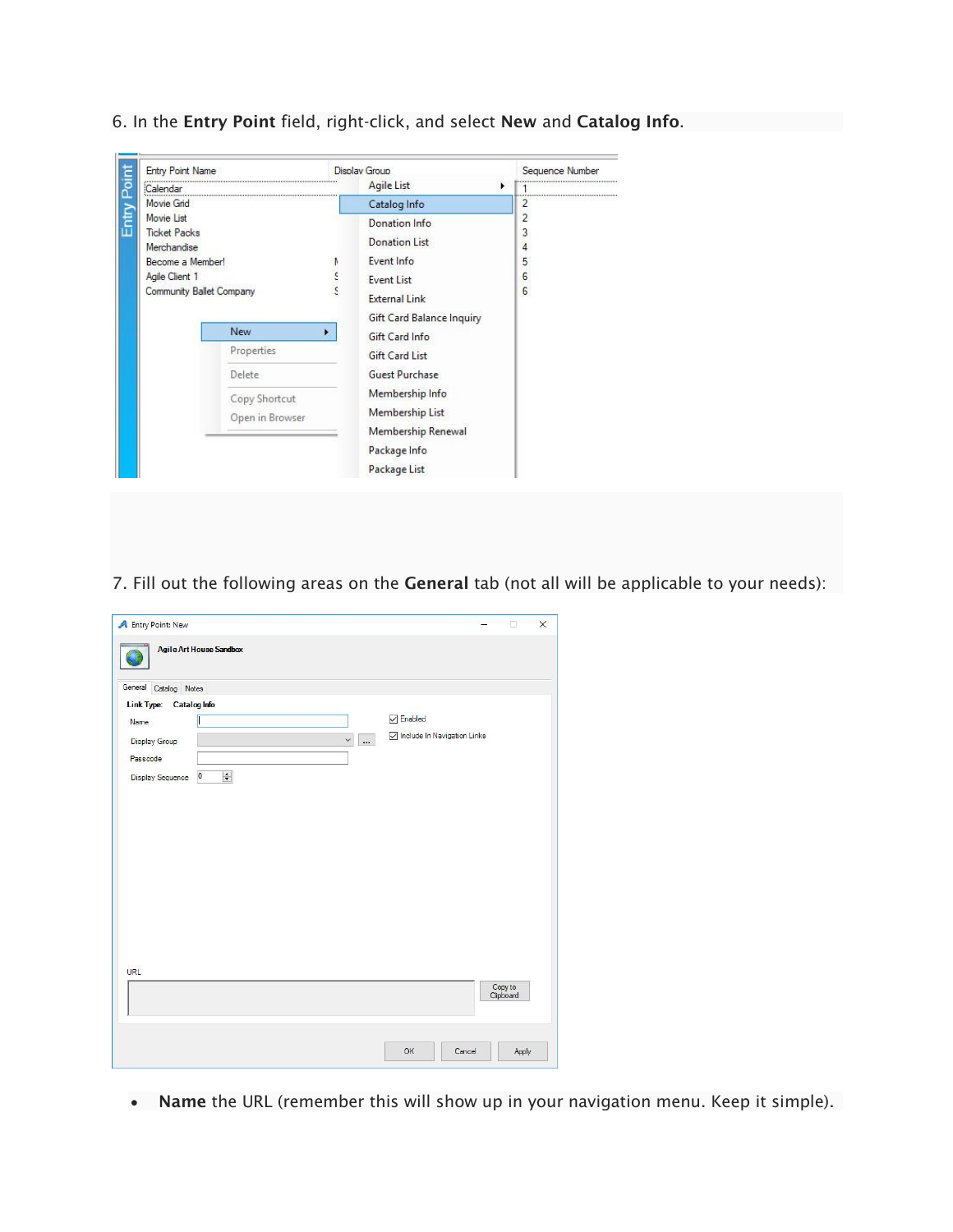|--|

• You can select or create a Display Group if you want it to be a part of a specific group on your navigation menu.

| Display Group | Memberships |  |  |
|---------------|-------------|--|--|
|               |             |  |  |

• Add a Passcode only if you need the URL to only be available to customers who enter the passcode. Leave blank if the URL can be accessed by the general public.

| Passcode | Password1 |  |
|----------|-----------|--|

• Display Sequence sorts what order it appears in online.

| Display Sequence 5<br><b>THE REAL PROPERTY</b> | $\left  \frac{1}{\sqrt{2}} \right $ |  |  |  |  |
|------------------------------------------------|-------------------------------------|--|--|--|--|
|                                                |                                     |  |  |  |  |
|                                                |                                     |  |  |  |  |
|                                                |                                     |  |  |  |  |
|                                                |                                     |  |  |  |  |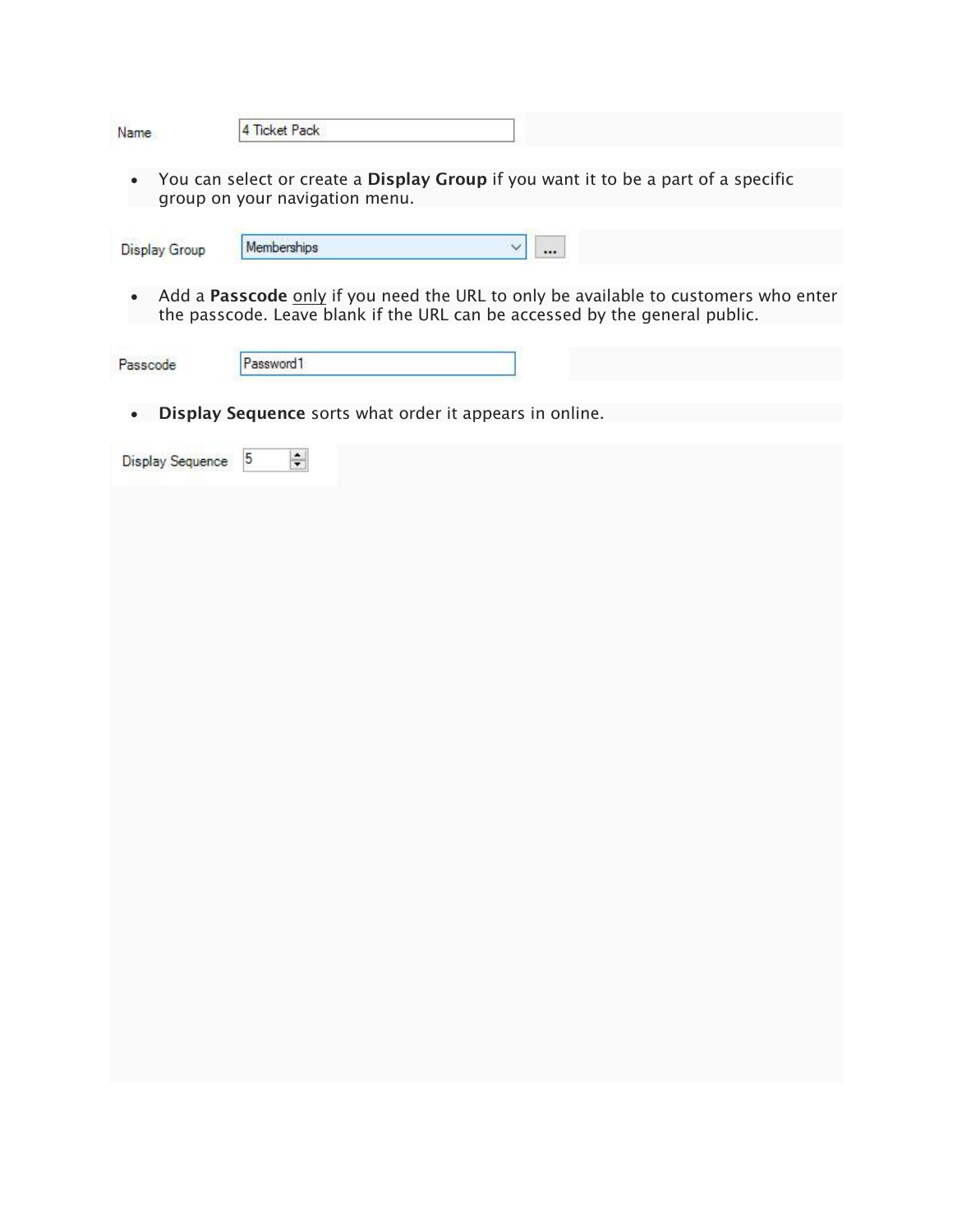8. The Catalog tab determines which sales folder(s) appear in the list online. (Note: this may need to be updated yearly.) Expand down the top level and choose the Sales Folder where the catalog item is built. Then select the specific catalog item from the list that appears.

|                 | <b>A</b> Entry Point: New                |                                |         |  |    |        |       |  |
|-----------------|------------------------------------------|--------------------------------|---------|--|----|--------|-------|--|
|                 |                                          | <b>Agile Art House Sandbox</b> |         |  |    |        |       |  |
|                 |                                          |                                |         |  |    |        |       |  |
| General         | Catalog Notes<br>Agile Art House Sandbox |                                |         |  |    |        |       |  |
|                 | - Agile Silver                           |                                |         |  |    |        |       |  |
| Festival        | Concessions                              |                                |         |  |    |        |       |  |
|                 | Fundraising Events                       |                                |         |  |    |        |       |  |
| Movies          | Membership                               |                                |         |  |    |        |       |  |
| Sales Li        | Group                                    | Name                           | Enabled |  |    |        |       |  |
| Ticket P        | Ticket                                   | 4 Ticket                       | True    |  |    |        |       |  |
| Ticket P Ticket |                                          | 6 Ticket True                  |         |  |    |        |       |  |
|                 |                                          |                                |         |  |    |        |       |  |
|                 |                                          |                                |         |  |    |        |       |  |
|                 |                                          |                                |         |  |    |        |       |  |
|                 |                                          |                                |         |  |    |        |       |  |
|                 |                                          |                                |         |  |    |        |       |  |
|                 |                                          |                                |         |  |    |        |       |  |
|                 |                                          |                                |         |  |    |        |       |  |
|                 |                                          |                                |         |  |    |        |       |  |
|                 |                                          |                                |         |  |    |        |       |  |
|                 |                                          |                                |         |  |    |        |       |  |
|                 |                                          |                                |         |  |    |        |       |  |
|                 |                                          |                                |         |  |    |        |       |  |
|                 |                                          |                                |         |  |    |        |       |  |
|                 |                                          |                                |         |  |    |        |       |  |
|                 |                                          |                                |         |  |    |        |       |  |
|                 |                                          |                                |         |  |    |        |       |  |
|                 |                                          |                                |         |  |    |        |       |  |
|                 |                                          |                                |         |  |    |        |       |  |
|                 |                                          |                                |         |  |    |        |       |  |
|                 |                                          |                                |         |  |    |        |       |  |
|                 |                                          |                                |         |  |    |        |       |  |
|                 |                                          |                                |         |  |    |        |       |  |
|                 |                                          |                                |         |  |    |        |       |  |
|                 |                                          |                                |         |  |    |        |       |  |
|                 |                                          |                                |         |  |    |        |       |  |
|                 |                                          |                                |         |  |    |        |       |  |
|                 |                                          |                                |         |  |    |        |       |  |
|                 |                                          |                                |         |  |    |        |       |  |
|                 |                                          |                                |         |  |    |        |       |  |
|                 |                                          |                                |         |  |    |        |       |  |
|                 |                                          |                                |         |  |    |        |       |  |
|                 |                                          |                                |         |  |    |        |       |  |
|                 |                                          |                                |         |  | OK | Cancel | Apply |  |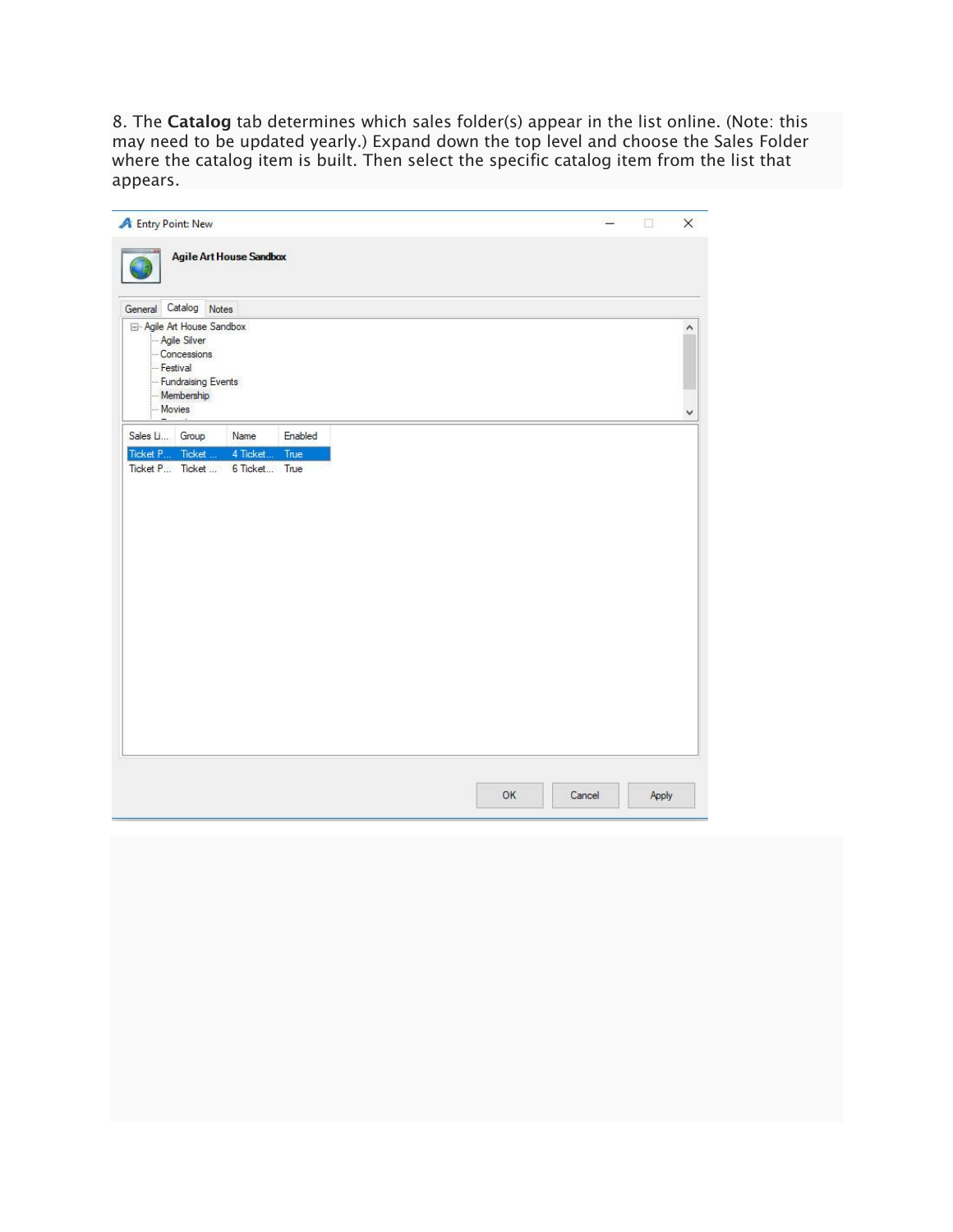9. The Notes tab is for internal use only. We recommend adding details here about how this URL is being used.

| <b>A</b> Entry Point: New                        |        | п     | $\times$ |
|--------------------------------------------------|--------|-------|----------|
| Agile Art House Sandbox                          |        |       |          |
| General Catalog Notes                            |        |       |          |
| Here you can write notes about your catalog item |        |       |          |
|                                                  |        |       |          |
|                                                  |        |       |          |
|                                                  |        |       |          |
|                                                  |        |       |          |
|                                                  |        |       |          |
|                                                  |        |       |          |
|                                                  |        |       |          |
|                                                  |        |       |          |
|                                                  |        |       |          |
|                                                  |        |       |          |
|                                                  |        |       |          |
|                                                  |        |       |          |
|                                                  |        |       |          |
|                                                  |        |       |          |
|                                                  |        |       |          |
|                                                  |        |       |          |
|                                                  |        |       |          |
|                                                  |        |       |          |
| OK                                               | Cancel | Apply |          |

10. Once you have filled out all of the above information, click Apply, and the URL will be generated in the **General Tab.**